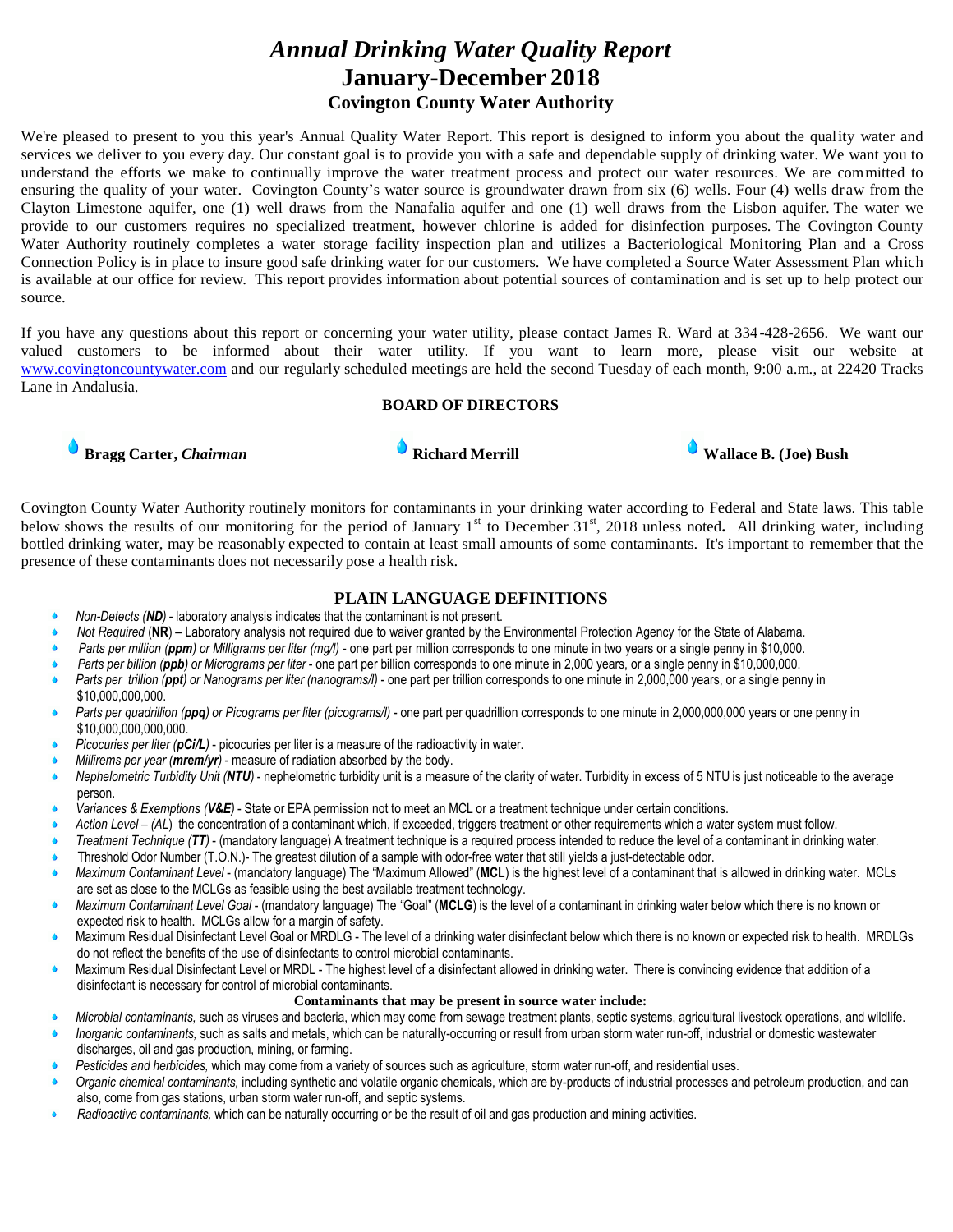|                                |                         |                 |                                 |                                                        |                            | At high levels some primary contaminants are known to pose a health risks to humans. This table provides a quick glance of any primary contaminant detections. |                |                 |
|--------------------------------|-------------------------|-----------------|---------------------------------|--------------------------------------------------------|----------------------------|----------------------------------------------------------------------------------------------------------------------------------------------------------------|----------------|-----------------|
|                                |                         | <b>AMOUNT</b>   |                                 |                                                        | <b>AMOUNT</b>              |                                                                                                                                                                |                | <b>AMOUNT</b>   |
| <b>CONTAMINANT</b>             | <b>MCL</b>              | <b>DETECTED</b> | <b>CONTAMINANT</b>              | <b>MCL</b>                                             | <b>DETECTED</b>            | <b>CONTAMINANT</b>                                                                                                                                             | <b>MCL</b>     | <b>DETECTED</b> |
| <b>Bacteriological</b>         |                         |                 | Selenium(ppb)                   | 50                                                     | <b>ND</b>                  | Epichlorohydrin                                                                                                                                                | <b>TT</b>      | <b>ND</b>       |
| Total Coliform Bacteria        | $< 5\%$                 | <b>ND</b>       | Thallium(ppb)                   | $\overline{2}$                                         | ND                         | Ethylbenzene(ppb)                                                                                                                                              | 700            | <b>ND</b>       |
| Turbidity                      | <b>TT</b>               | 3.24            | <b>Organic Chemicals</b>        |                                                        |                            | Ethylene dibromide(ppt)                                                                                                                                        | 50             | N <sub>D</sub>  |
| Fecal Coliform & E. coli       | $\theta$                | <b>ND</b>       | Acrylamide<br><b>TT</b>         |                                                        | N <sub>D</sub>             | Glyphosate(ppb)                                                                                                                                                | 700            | <b>ND</b>       |
| <b>Radiological</b>            |                         |                 | Alachlor(ppb)                   | $\overline{c}$                                         | <b>ND</b>                  | Haloacetic Acids(ppb)                                                                                                                                          | 60             | 3.00            |
| Beta/photon emitters (mrem/yr) | $\overline{4}$          | <b>ND</b>       | 3<br>Atrazine(ppb)              |                                                        | N <sub>D</sub>             | Heptachlor(ppt)                                                                                                                                                | 400            | N <sub>D</sub>  |
| Alpha emitters (pci/l)         | 15                      | <b>ND</b>       | Benzene(ppb)                    | 5<br><b>ND</b>                                         |                            | Heptachlor epoxide(ppt)                                                                                                                                        | 200            | <b>ND</b>       |
| Combined radium (pci/l)        | 5                       | $3.2 + (-1.4)$  | Benzo(a)pyrene[PHAs](ppt)       | 200<br><b>ND</b>                                       |                            | Hexachlorobenzene(ppb)                                                                                                                                         | $\mathbf{1}$   | <b>ND</b>       |
| Uranium(pci/l)                 | 30                      | <b>ND</b>       | Carbofuran(ppb)                 | 40<br>N <sub>D</sub><br>Hexachlorocyclopentadiene(ppb) |                            |                                                                                                                                                                | 50             | N <sub>D</sub>  |
| <b>Inorganic</b>               |                         |                 | Carbon Tetrachloride(ppb)       | 5                                                      | ND                         | Lindane(ppt)                                                                                                                                                   | 200            | N <sub>D</sub>  |
| Antimony (ppb)                 | 6                       | <b>ND</b>       | Chlordane(ppb)                  | $\overline{c}$                                         | ND                         | Methoxychlor(ppb)                                                                                                                                              | 40             | N <sub>D</sub>  |
| Arsenic (ppb)                  | 10                      | <b>ND</b>       | Chlorobenzene(ppb)              | 100                                                    | ND<br>Oxamyl [Vydate](ppb) |                                                                                                                                                                | 200            | N <sub>D</sub>  |
| Asbestos (MFL)                 | $\overline{7}$          | <b>ND</b>       | $2.4-D$                         | 70                                                     | ND                         | Pentachlorophenol(ppb)                                                                                                                                         | $\mathbf{1}$   | <b>ND</b>       |
| Barium (ppm)                   | $\mathfrak{2}$          | <b>ND</b>       | Dalapon(ppb)                    | 200                                                    | <b>ND</b>                  | Picloram(ppb)                                                                                                                                                  | 500            | N <sub>D</sub>  |
| Beryllium (ppb)                | $\overline{4}$          | ${\rm ND}$      | Dibromochloropropane(ppt)       | 200                                                    | ND                         | PCBs(ppt)                                                                                                                                                      | 500            | ND              |
| Bromate(ppb)                   | 10                      | <b>ND</b>       | 0-Dichlorobenzene(ppb)          | 600                                                    | N <sub>D</sub>             | Simazine(ppb)                                                                                                                                                  | $\overline{4}$ | <b>ND</b>       |
| Cadmium (ppb)                  | 5                       | <b>ND</b>       | p-Dichlorobenzene(ppb)          | 75                                                     | <b>ND</b>                  | Styrene(ppb)                                                                                                                                                   | 100            | <b>ND</b>       |
| Chloramines(ppm)               | $\overline{\mathbf{4}}$ | <b>ND</b>       | 1,2-Dichloroethane(ppb)         | 5                                                      | ND                         | Tetrachloroethylene(ppb)                                                                                                                                       | $\sqrt{5}$     | <b>ND</b>       |
| Chlorine(ppm)                  | $\overline{4}$          | <b>ND</b>       | 1,1-Dichloroethylene(ppb)       | $\overline{7}$                                         | ND<br>Toluene(ppm)         |                                                                                                                                                                | $\mathbf{1}$   | <b>ND</b>       |
| Chlorine dioxide(ppb)          | 800                     | <b>ND</b>       | Cis-1,2-Dichloroethylene(ppb)   | 70                                                     | <b>TOC</b><br><b>ND</b>    |                                                                                                                                                                | <b>TT</b>      | <b>ND</b>       |
| Chlorite(ppm)                  | 1                       | <b>ND</b>       | trans-1,2-Dichloroethylene(ppb) | 100                                                    | ND<br>TTHM(ppb)            |                                                                                                                                                                | 80             | 19.00           |
| Chromium (ppb)                 | 100                     | <b>ND</b>       | Dichloromethane(ppb)            | 5                                                      | ND<br>Toxaphene(ppb)       |                                                                                                                                                                | 3              | <b>ND</b>       |
| Copper (ppm)                   | $AL=1.3$                | 0.11            | 1,2-Dichloropropane(ppb)        | 5                                                      | <b>ND</b>                  | $2,4,5$ -TP (Silvex)(ppb)                                                                                                                                      | 50             | <b>ND</b>       |
| Cyanide (ppb)                  | 200                     | <b>ND</b>       | Di-(2-ethylhexyl)adipate(ppb)   | 400                                                    | <b>ND</b>                  | 1,2,4-Trichlorobenzene(ppb)                                                                                                                                    | 70             | <b>ND</b>       |
| Fluoride (ppm)                 | $\overline{4}$          | 1.29            | Di(2-ethylhexyl)phthlates(ppb)  | 6                                                      | ND                         | 1,1,1-Trichloroethane(ppb)                                                                                                                                     | 200            | N <sub>D</sub>  |
| Lead (ppb)                     | $AL=15$                 | <b>ND</b>       | Dinoseb(ppb)                    | $\overline{7}$                                         | ND.                        | 1,1,2-Trichloroethane(ppb)                                                                                                                                     | 5              | <b>ND</b>       |
| Mercury (ppb)                  | $\overline{c}$          | <b>ND</b>       | $Dioxin[2,3,7,8-TCDD](ppq)$     | 30                                                     | <b>ND</b>                  | Trichloroethylene(ppb)                                                                                                                                         | 5              | <b>ND</b>       |
| Nitrate (ppm)                  | 10                      | 0.38            | Diquat(ppb)                     | 20                                                     | N <sub>D</sub>             | Vinyl Chloride(ppb)                                                                                                                                            | $\sqrt{2}$     | N <sub>D</sub>  |
| Nitrite (ppm)                  | 1                       | <b>ND</b>       | Endothall(ppb)                  | 100                                                    | ND                         | Xylenes(ppm)                                                                                                                                                   | 10             | <b>ND</b>       |
| Total Nitrate & Nitrite        | 10                      | 0.38            | Endrin(ppb)                     | $\overline{\mathfrak{L}}$                              | <b>ND</b>                  |                                                                                                                                                                |                |                 |

Secondary Drinking Water Standards are guidelines regulating contaminants that may cause cosmetic effects (such as skin or tooth discoloration) or aesthetic effects (such as taste, odor, or color) in drinking water. ADEM has Secondary Drinking Water Standards established in state regulations applicable to water systems required to monitor for the various components. **Unregulated contaminants**  are those for which EPA has not established drinking water standards. The purpose of unregulated contaminant monitoring is to assist EPA in determining the occurance of unregulated contaminants in

| drinking water and whether future regulation is warranted. |            |                                                                                          |                                       |            |               |                               |     |                |  |  |
|------------------------------------------------------------|------------|------------------------------------------------------------------------------------------|---------------------------------------|------------|---------------|-------------------------------|-----|----------------|--|--|
| <b>CONTAMINANT</b>                                         | <b>MCL</b> | <b>DETECT</b><br><b>MCL</b><br><b>DETECT</b><br><b>CONTAMINANT</b><br><b>CONTAMINANT</b> |                                       | <b>MCL</b> | <b>DETECT</b> |                               |     |                |  |  |
| <b>Secondary</b>                                           |            |                                                                                          |                                       |            |               |                               |     |                |  |  |
| Aluminum                                                   | 0.2        | <b>ND</b>                                                                                | Foaming Agents                        | 0.5        | <b>ND</b>     | Silver                        | 7   | <b>ND</b>      |  |  |
| Chloride                                                   | 250        | 232.00                                                                                   | <b>Iron</b>                           | 0.3        | 0.10          | Sulfate                       | 70  | 21.9           |  |  |
| Color (PCU)                                                | 15         | 5.00                                                                                     | Magnesium                             | 75         | 10.30         | <b>Total Dissolved Solids</b> | 500 | 788            |  |  |
| Copper                                                     |            | 0.055                                                                                    | Odor $(T.O.N.)$                       | 5          | 1.00          | Zinc                          | 5   | ND             |  |  |
| <b>Special</b>                                             |            |                                                                                          |                                       |            |               |                               |     |                |  |  |
| Calcium                                                    | N/A        | 31.10                                                                                    | pH(SU)<br>N/A                         |            | 8.34          | Temperature (*C)              | N/A | N <sub>D</sub> |  |  |
| Carbon Dioxide                                             | N/A        | 3.3                                                                                      | Sodium<br>N/A<br>269.00               |            |               | Total Alkalinity<br>N/A       |     | 255            |  |  |
| Manganese                                                  | 0.05       | ND                                                                                       | < 500<br>Specific Conductance (umhos) |            | 1120.00       | Total Hardness (as CaCO3)     | N/A | ND             |  |  |
| <b>Unregulated</b>                                         |            |                                                                                          |                                       |            |               |                               |     |                |  |  |
| 1,1 - Dichloropropene                                      | N/A        | ND                                                                                       | Bromobenzene                          | N/A        | ND            | Hexachlorobutadiene           | N/A | ND             |  |  |
| 1.1.2.2-Tetrachloroethane                                  | N/A        | ND                                                                                       | <b>Bromochloromethane</b>             | N/A        | <b>ND</b>     | Isoprpylbenzene               | N/A | ND             |  |  |
| 1.1-Dichloroethane                                         | N/A        | ND                                                                                       | <b>Bromodichloromethane</b>           | N/A        | 0.00          | M-Dichlorobenzene             | N/A | <b>ND</b>      |  |  |
| 1.2.3 - Trichlorobenzene                                   | N/A        | <b>ND</b>                                                                                | <b>Bromoform</b>                      | N/A        | 0.90          | Methomyl                      | N/A | N <sub>D</sub> |  |  |
| 1,2,3 - Trichloropropane                                   | N/A        | <b>ND</b>                                                                                | Bromomethane                          | N/A        | <b>ND</b>     | Metolachlor                   | N/A | <b>ND</b>      |  |  |
| 1.2.4 - Trimethylbenzene                                   | N/A        | ND                                                                                       | <b>Butachlor</b>                      | N/A        | ND            | Metribuzin                    | N/A | ND             |  |  |
| 1.2.4-Trichlorobenzene                                     | N/A        | <b>ND</b>                                                                                | Carbarvl                              | N/A        | <b>ND</b>     | <b>MTBE</b>                   | N/A | <b>ND</b>      |  |  |
| 1,3 - Dichloropropane                                      | N/A        | <b>ND</b>                                                                                | Chloroethane                          | N/A        | <b>ND</b>     | N - Butylbenzene              | N/A | ND             |  |  |
| 1,3 - Dichloropropene                                      | N/A        | ND                                                                                       | Chlorodibromomethane                  | N/A        | ND            | Naphthalene                   | N/A | $\rm ND$       |  |  |
| 1,3,5 - Trimethylbenzene                                   | N/A        | ND                                                                                       | Chloroform                            | N/A        | ND            | N-Propylbenzene               | N/A | <b>ND</b>      |  |  |
| 2,2 - Dichloropropane                                      | N/A        | <b>ND</b>                                                                                | Chloromethane                         | N/A        | <b>ND</b>     | O-Chlorotoluene               | N/A | <b>ND</b>      |  |  |
| 3-Hydroxycarbofuran                                        | N/A        | <b>ND</b>                                                                                | Dibromochloromethane                  | N/A        | 0.00          | P-Chlorotoluene               | N/A | ND             |  |  |
| Aldicarb                                                   | N/A        | <b>ND</b>                                                                                | Dibromomethane                        | N/A        | ND            | P-Isopropyltoluene            | N/A | <b>ND</b>      |  |  |
| <b>Aldicarb Sulfone</b>                                    | N/A        | ND                                                                                       | Dichlorodifluoromethane               | N/A        | <b>ND</b>     | Propachlor                    | N/A | ND             |  |  |
| <b>Aldicarb Sulfoxide</b>                                  | N/A        | <b>ND</b>                                                                                | Dieldrin                              | N/A        | <b>ND</b>     | Sec - Butylbenzene            | N/A | ND             |  |  |
| Aldrin                                                     | N/A        | ND                                                                                       | Fluorotrichloromethan                 | N/A        | ND            | Tert - Butylbenzene           | N/A | <b>ND</b>      |  |  |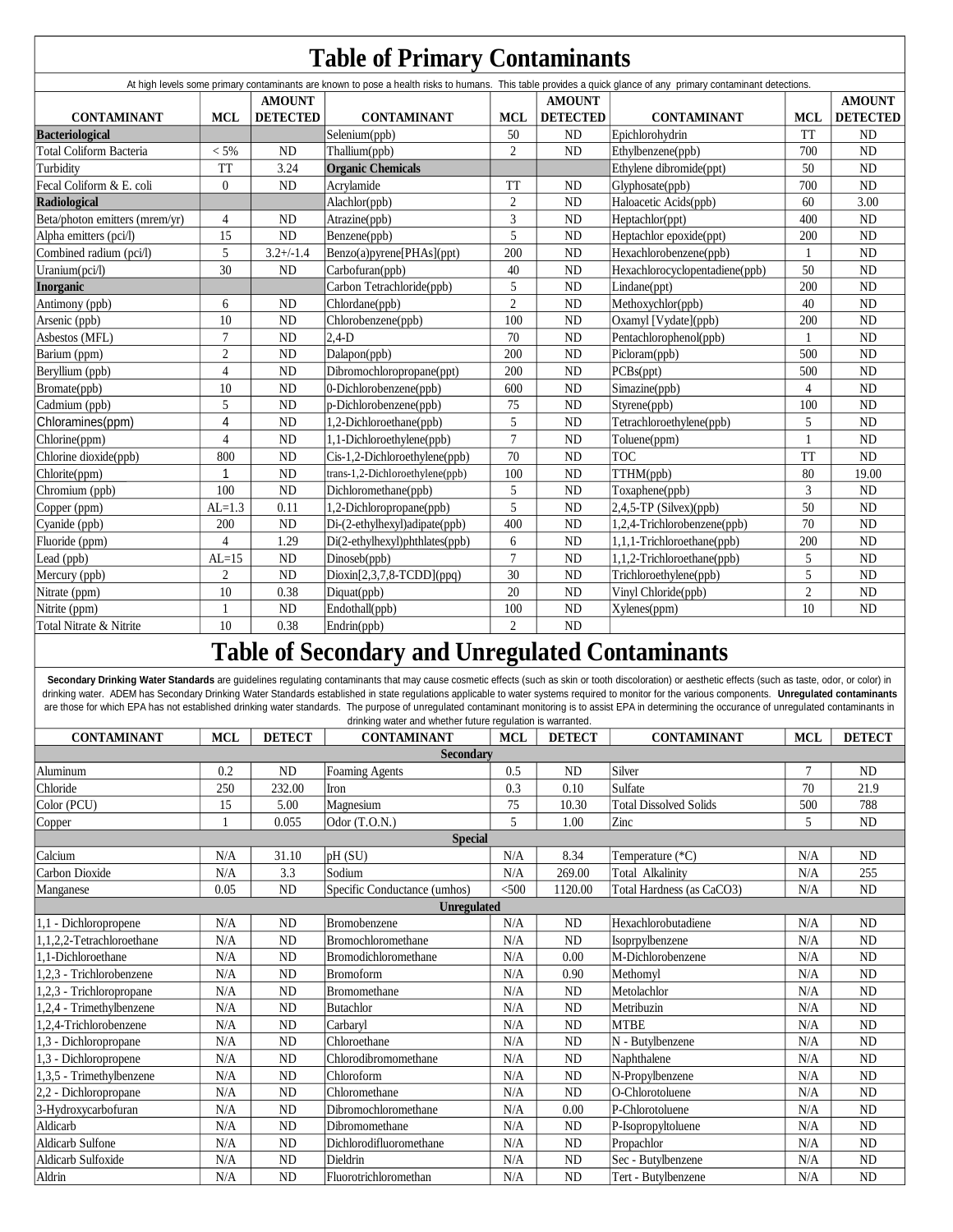| <b>Table of Detected Drinking Water Contaminants</b> |              |                               |                                     |                                             |                                |               |                        |                                                                         |
|------------------------------------------------------|--------------|-------------------------------|-------------------------------------|---------------------------------------------|--------------------------------|---------------|------------------------|-------------------------------------------------------------------------|
| <b>CONTAMINANT</b>                                   | <b>MCLG</b>  | MCL                           |                                     | <b>Range</b>                                |                                |               | <b>Amount Detected</b> | <b>Likely Source of</b><br>Contamination                                |
|                                                      |              |                               | <b>Bacteriological Contaminants</b> |                                             | <b>January - December 2016</b> |               |                        |                                                                         |
| Total Coliform Bacteria                              | $\mathbf{o}$ | $< 5\%$                       |                                     |                                             |                                | ND            | Present or<br>Absent   | Naturally present in the<br>environment                                 |
| Turbidity                                            | $\mathbf{o}$ | $\mathbf{T}\mathbf{T}$        |                                     |                                             |                                | 3.24          | <b>NTU</b>             | Soil runoff                                                             |
| Fecal Coliform & E. coli                             | $\mathbf{o}$ | $\mathbf{o}$                  |                                     |                                             |                                | ND            | Present or<br>Absent   | Human and animal fecal waste                                            |
|                                                      | $\sigma$     | $\mathbf{T}\mathbf{T}$        |                                     |                                             |                                |               | Present or             |                                                                         |
| Viruses, Giardia                                     |              |                               |                                     |                                             |                                | 0             | Absent<br>Present or   | Human and animal fecal waste<br>Found naturally in water,               |
| Legionella                                           | $\mathbf{o}$ | TT                            |                                     |                                             |                                | о             | Absent                 | multiplies in heating systems                                           |
|                                                      |              |                               | <b>Radiological Contaminants</b>    |                                             | January - December 2013-2015   |               |                        | Decay of natural and man-                                               |
| Beta particle and photon                             | $\mathbf{o}$ | $\overline{4}$                |                                     |                                             |                                | ND            | mrem/yr                | made deposits                                                           |
| Alpha emitters                                       | $\mathbf{o}$ | 15                            |                                     |                                             |                                | ND            | pCi/L                  | Erosion of natural deposits                                             |
| Combined Radium 226 & 228                            | о            | 5                             |                                     |                                             |                                | $3.2+/-1.4$   | pCi/L                  | Erosion of natural deposits                                             |
| Uranium                                              | 0            | 30                            |                                     |                                             |                                | ND            | pCi/L                  | Erosion of natural deposits                                             |
|                                                      |              | <b>Inorganic Contaminants</b> |                                     |                                             | January - December 2014-2018   |               |                        | Water additive used to control                                          |
| Chlorine                                             | MRDLG 4      | MRDL 4                        | 0.80                                |                                             | 1.20                           | 1.20          | ppm                    | microbes                                                                |
|                                                      |              |                               |                                     | No. of Sites above action level<br>$\Omega$ |                                |               |                        | Corrosion of household<br>plumbing systems; erosion of                  |
|                                                      |              | 10 Sites                      |                                     |                                             |                                | 0.11          |                        | natural deposits; leaching from                                         |
| Copper                                               | 1.3          | $AL = 1.3$                    |                                     |                                             |                                |               | ppm                    | wood preservatives                                                      |
|                                                      |              |                               |                                     |                                             |                                |               |                        | Water additive which promotes                                           |
|                                                      |              |                               | ND                                  |                                             | 1.29                           | 1.29          |                        | strong teeth; erosion of natural<br>deposits; discharge from fertilizer |
| Fluoride                                             | 4            | 4                             |                                     |                                             |                                |               | ppm                    | and aluminum factories                                                  |
|                                                      |              | 10 Sites                      |                                     | No. of Sites above action level<br>$\Omega$ |                                |               |                        | Corrosion of household<br>plumbing systems, erosion of                  |
| Lead                                                 | $\mathbf{o}$ | $AL=15$                       |                                     |                                             |                                | ND            | ppb                    | natural deposits                                                        |
|                                                      |              |                               |                                     |                                             |                                |               |                        | Runoff from fertilizer use;<br>leaching from septic tanks,              |
|                                                      |              |                               | 0.20                                |                                             | 0.38                           | 0.38          |                        | sewage; erosion of natural                                              |
| Nitrate (as N)                                       | 10           | 10                            |                                     |                                             |                                |               | ppm                    | deposits<br>Runoff from fertilizer use;                                 |
|                                                      |              |                               |                                     |                                             |                                |               |                        | leaching from septic tanks,                                             |
|                                                      |              |                               | 0.20                                |                                             | 0.38                           | 0.38          |                        | sewage; erosion of natural                                              |
| Total Nitrate & Nitrite                              | 10           | 10                            | <b>Organic Contaminants</b>         |                                             | <b>January - December 2018</b> |               | ppm                    | deposits                                                                |
|                                                      |              |                               | 1.20                                |                                             | 4.40                           | $3.0$ Avg.    |                        | By-product of drinking water                                            |
| Haloacetic Acids (HAA5)<br>Total trihalomethanes     | $\mathbf{o}$ | 60                            |                                     |                                             |                                |               | ppb                    | chlorination<br>By-product of drinking water                            |
| (TTHM)                                               | $\mathbf{o}$ | 80                            | 1.20                                |                                             | 56.10                          | 19.0 Avg.     | ppb                    | chlorination                                                            |
|                                                      |              |                               | <b>Secondary Contaminants</b>       |                                             | <b>January - December 2016</b> |               |                        |                                                                         |
| Aluminum                                             | N/A          | 0.2                           | ND                                  | $\blacksquare$                              | ND                             | ND            | ppm                    | Erosion of natural deposits or<br>as a result of treatment with         |
|                                                      |              |                               |                                     |                                             |                                |               |                        | water additives                                                         |
| Chloride                                             | N/A          | 250                           | ND                                  |                                             | 232.00                         | 232.00        |                        | Naturally occurring in the<br>environment or as a result of             |
|                                                      |              |                               |                                     |                                             |                                |               | ppm                    | agricultural runoff                                                     |
|                                                      |              |                               |                                     |                                             |                                |               |                        |                                                                         |
| Color                                                | N/A          | 15                            | ND                                  |                                             | 5.00                           | 5.00          | PCU                    | Naturally occurring in the<br>environment or as a result of             |
|                                                      |              |                               |                                     |                                             |                                |               |                        | treatment with water additives                                          |
| Copper                                               | N/A          | $\mathbf{1}$                  | ND                                  | $\blacksquare$                              | 0.06                           | 0.06          | ppm                    | Erosion of natural deposits;                                            |
|                                                      |              |                               |                                     |                                             |                                |               |                        | leaching from pipes<br>Naturally occurring in the                       |
| <b>Foaming Agents</b>                                | N/A          | 0.5                           | ND                                  |                                             | ND                             | ND            | ppm                    | environment                                                             |
| Iron                                                 | N/A          | 0.3                           | ND                                  | $\overline{\phantom{a}}$                    | 0.10                           | 0.10          | ppm                    | Erosion of natural deposits                                             |
| Magnesium                                            | N/A          | 0.05                          | ${\bf ND}$                          | $\overline{\phantom{a}}$                    | 10.30                          | 10.30         | ppm                    | Erosion of natural deposits                                             |
| Odor                                                 | N/A          | 3                             | ND                                  |                                             | 1.00                           | 1.00          | T.O.N.                 | Naturally occurring in the                                              |
|                                                      |              |                               |                                     |                                             |                                |               |                        | environment or as a result of                                           |
| Silver                                               | N/A          | O.1                           | ${\bf ND}$                          |                                             | ND                             | ND            | ppm                    | treatment with water additives<br>Erosion of natural deposits           |
| Sulfate                                              | N/A          | 250                           | ND                                  | $\overline{\phantom{a}}$                    | 21.90                          | 21.90         | ppm                    | Naturally occurring in the                                              |
| <b>Total Dissolved Solids</b>                        | N/A          | 500                           | ND                                  | $\overline{\phantom{a}}$                    | 788.00                         | 788.00        | ppm                    | environment<br>Erosion of natural deposits                              |
| Zinc                                                 | N/A          | 5                             | ND                                  | $\overline{\phantom{a}}$                    | ND                             | ND            | ppm                    | Erosion of natural deposits                                             |
|                                                      |              |                               | <b>Special Contaminants</b>         |                                             | <b>January - December 2016</b> |               |                        |                                                                         |
| Calcium<br>Carbon Dioxide                            | N/A<br>N/A   | N/A<br>N/A                    | ND<br>ND                            | $\overline{\phantom{a}}$<br>÷               | 31.10<br>3.30                  | 31.10<br>3.30 | ppm<br>ppm             | Erosion of natural deposits<br>Erosion of natural deposits              |
| Manganese                                            | N/A          | N/A                           | ND                                  | $\sim$                                      | $\mathbf{ND}$                  | ND            | ppm                    | Erosion of natural deposits                                             |
|                                                      |              |                               |                                     |                                             |                                |               |                        |                                                                         |
| pН                                                   | N/A          | N/A                           | ND                                  |                                             | 8.34                           | 8.34          | $\mathbf{S}\mathbf{U}$ | Naturally occurring in the<br>environment or as a result of             |
|                                                      |              |                               |                                     |                                             |                                |               |                        | treatment with water additives                                          |
| Sodium                                               | N/A          | N/A                           | ND                                  | $\overline{\phantom{a}}$                    | 269.00                         | 269.00        | ppm                    | Naturally occurring in the<br>environment                               |
|                                                      |              |                               |                                     |                                             |                                |               |                        |                                                                         |
| Specific Conductance                                 | N/A          | $<$ 500                       | ND                                  |                                             | 1120.00                        | 1120.00       | umhos                  | Naturally occurring in the                                              |
|                                                      |              |                               |                                     |                                             |                                |               |                        | environment or as a result of<br>treatment with water additives         |
| Temperature                                          | N/A          | N/A                           | ND                                  |                                             | ND                             | ND            | $\circ \mathbf{C}$     | Naturally occurring in the                                              |
| Total Alkalinity                                     | N/A          | N/A                           | ${\bf ND}$                          | $\overline{\phantom{a}}$                    | 255.00                         | 255.00        | ppm                    | environment<br>Erosion of natural deposits                              |
|                                                      |              |                               |                                     |                                             |                                |               |                        |                                                                         |
| Total Hardness (as CaCO3)                            | N/A          | N/A                           | ND                                  | ÷                                           | ND                             | ND            | ppm                    | Naturally occurring in the<br>environment or as a result of             |
|                                                      |              |                               |                                     |                                             |                                |               |                        | treatment with water additives                                          |
|                                                      |              |                               | <b>Unregulated Contaminants</b>     |                                             | January - December 2014-2018   |               |                        |                                                                         |
|                                                      |              |                               |                                     |                                             |                                |               |                        | Naturally occurring in the<br>environment or as a result of             |
| Bromodichloromethane                                 | N/A          | N/A                           | ND                                  |                                             | 0.00                           | 0.00          | ppb                    | industrial discharge or                                                 |
|                                                      |              |                               |                                     |                                             |                                |               |                        | agricultural runoff; by-product of<br>chlorination                      |
|                                                      |              |                               |                                     |                                             |                                |               |                        | Naturally occurring in the                                              |
| Bromoform                                            | N/A          | N/A                           | ND                                  |                                             | 0.01                           | 0.90          | ppm                    | environment or as a result of<br>industrial discharge or                |
|                                                      |              |                               |                                     |                                             |                                |               |                        | agricultural runoff; by-product of                                      |
|                                                      |              |                               |                                     |                                             |                                |               |                        | chlorination<br>Naturally occurring in the                              |
|                                                      |              |                               |                                     |                                             |                                |               |                        | environment or as a result of                                           |
| Chloroform                                           | N/A          | N/A                           | ND                                  |                                             | ND                             | ND            | ppb                    | industrial discharge or<br>agricultural runoff; by-product of           |
|                                                      |              |                               |                                     |                                             |                                |               |                        | chlorination                                                            |
| Dibromochloromethane                                 | N/A          | N/A                           | ND                                  | $\overline{\phantom{a}}$                    | 0.00                           | 0.00          | ppm                    | Naturally occurring in the<br>environment                               |